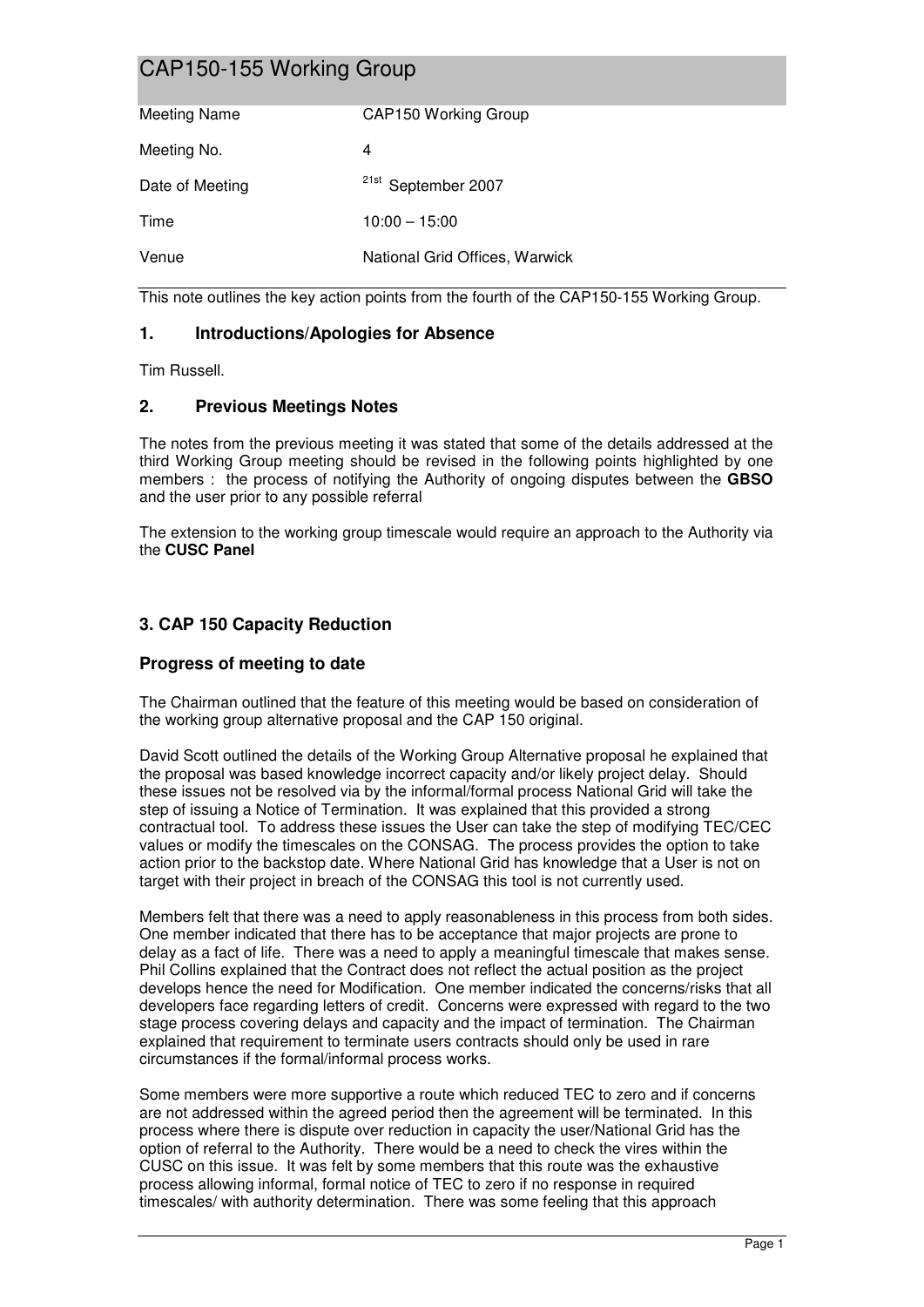keeping the agreement in place was more passive. However it needed to be recognised that in instances with paper projects actions needed to be taken where no responses were received to information requests. It was outlined that in the current process through waiver removes all our obligations in the CONSAG and a party would have to mod app to "get back in" however, in the process the TEC would not be reduced to zero a measured process is applied.

The Chairman suggested that there was a need to give consideration to the two proposals recognising members concerns over the severity of termination.

One member raised concerns that the alternative proposal now encompassed TEC reduction in addition to project delays. It was re-stressed that delays are a fact of life but there is no clear guidance in the CONSAG as to how these issues will be addressed. The only route seems to be Mod App in response to information on delays. There was a view that the position on delays needed to be more clearly articulated. Concerns were expressed that with the submission of a Mod App there is uncertainty of what offer will be returned to a user and the risks that are associated.

Some members expressed concerns over the risks to developers, and investors in projects and introducing the factor of delay into the proposal was a step to far. However it was noted that this level of risk was evident and needed to managed by the developer in their business plan. It was added that the final sums penalty was a significant issue for developers.

One member felt that this position is already within the CONSAG. If there is a delay the User should notify the National Grid and the position will be assessed whether a Mod App is required. If the impact of the change is limited a mod app may not be required. It was added that if users did not notify National Grid of the true position the only route was a notification of breach. The concerns expressed by certain members over including consideration of project delays would be included in the working group report.

Members discussed the options that were under consideration and felt that it would be helpful to pull together a summary of the options from start to finish in the original and the WG alternative i.e. TEC reduction, project delays and the route to termination. One member suggested that a third working group alternative could be considered setting TEC to zero prior to issuing a notice of termination however after debate it was agreed that the original and the working group alternative would go forward for consideration.

One member stressed that there was a need to ensure that all of proposals included a clear route identified of referral to the authority.

Members asked for information on contracts in place for local works and the legal position and the need to build for capacity. Members requested some information where projects which can't complete by the back stop date and hence close to termination. **Action PC** 

Members discussed the process flows it was felt that it may be helpful to introduce some criteria in B for the working group report. One member felt that capacity data could not be confirmed at the early stages of a project and developed subsequently. It was also felt that CEC and TEC levels are indicative only at the early stages and a phased review approach may be more applicable as the developer becomes more aware of the position.

#### **Working Group Alternative : Process Flow**

Members discussed the data sources that would feed into the process and the need to expand the sources to cover delays in Users projects. Also there was a need to revise the diagram (Notice of Termination ) to pick up the review National Grid if no response had been received.

One member repeated concerns with regard to lifting the lid on an existing agreement and requirements for Mod Apps leading to uncertainty in contract particularly for developers.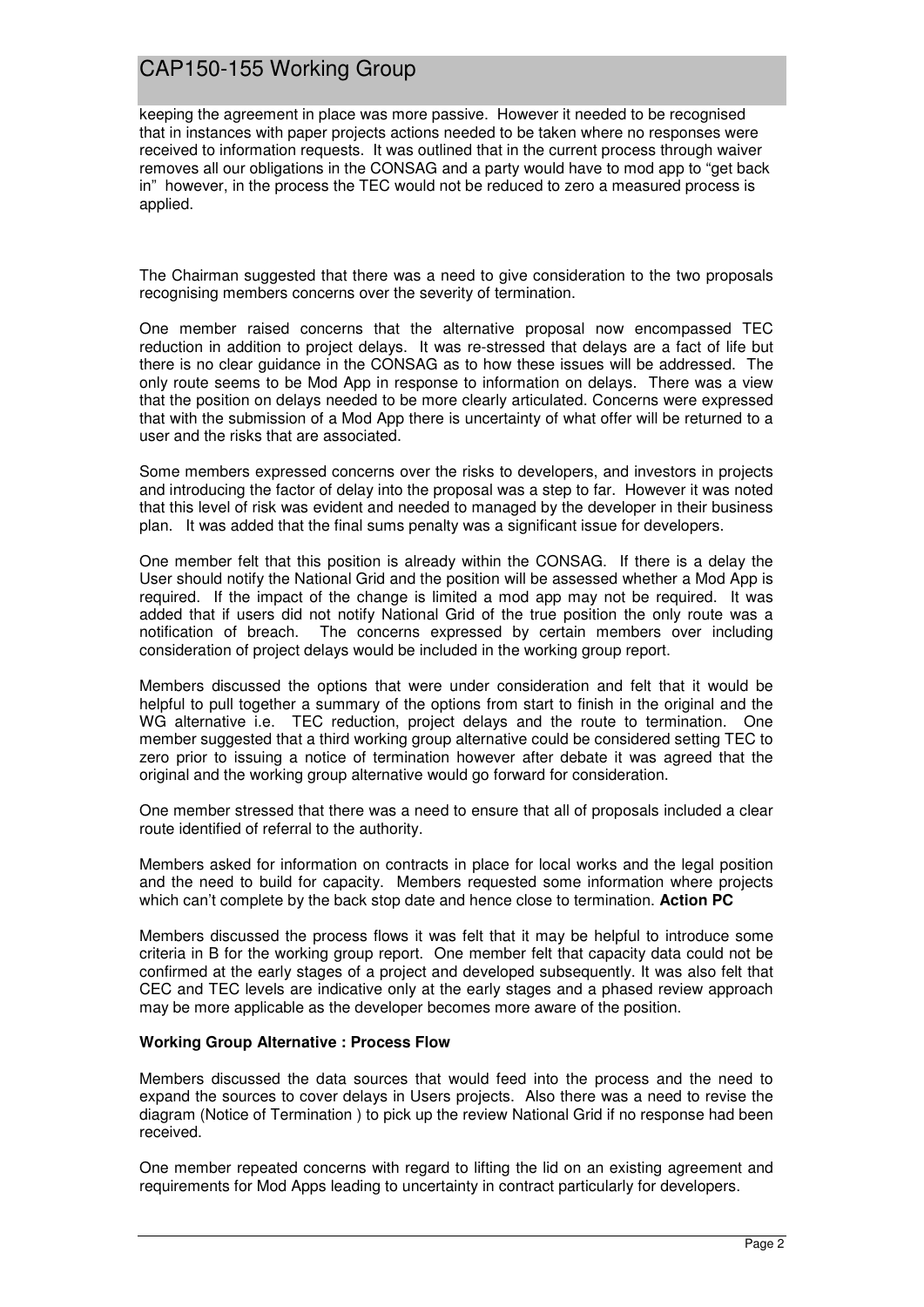Members agreed that there was a need to be realistic in the timescales outlined in the Capacity Reduction process (both the formal and informal) route. It was agreed that this process should be included in the legal text, (a light version) There were concerns as to whether these aspects should be defined in the legal text. It was also stressed that the exiting right of referral is covered in the legal text. It was also felt that there was a need to cover the cancellation charge, final sums and impacts of termination in the legal text and ensure that there were no clashes with the existing provisions.

The details of the Working Group Alternative with comments/revisions would be circulated after the meeting. **Action: PC/DS**

The legal text for both the original proposal and WGAA would aim to be circulated by Friday 28<sup>th</sup> September with comments to be submitted by members prior to the next meeting. The updated flow diagram would also be circulated to members.

It was requested that details of some previous or likely scenarios were included in the Working Group Report. It was felt that there was a need to explain the process and key criteria from the trigger point and have clarity in the key elements of the process. Some members felt that the 15 day period notice needed to be extended as this did not allow a sufficient timescale to consider the position and does not follow the reasonableness case. There was a feeling with the formal process that a total 30 day period with 2 tiers (15 days each) the first period triggered from the notice of intent and the second period providing the notice of reduction. It was felt that this timescale supported the case for reasonableness. It was felt that this phased approach should be applied to both the original and the Working Group alternative.

The fees related to TEC reduction were discussed. It was noted that the applicable charges would be driven by the actual costs driven by the amount of working involved in each case hence there would be no fixed fee.

Members discussed the principles of the reasonableness test and the data sources that would feed into the decision making process. The process would need to focus on whether the required changes were material requiring a Mod App. Also consideration would be given to the impacts on other users by changes in works. For example on a 5MW project increasing to 6MW is not significant to the individual project but may have a significant impact on another user in close proximity. It was recognised that the route for users if the dispute could not be resolved was referral therefore this ensured that process needed to reasonable and justified on the basis of the information captured.

One member referred to cost issues and what will be returned/refunded to Users in relation to assets that are re-used for other projects. **PC** to respond to the group on this issue.

## **4. CAP 151/CAP 152 to 155 Revision of CUSC Exhibits B, D, F and I**

The proposer circulated the final version of the working group report which was due for consideration by the Panel on 28<sup>th</sup> September.

CAP 151 had been circulated to the to the Panel for consideration on  $28<sup>th</sup>$  September.

#### **5. Next Steps**

Meetings on CAP 150 to further develop the WG alternatives and address the comments from members

#### **6. Date of Next Meeting**

5<sup>th</sup> October at National Grid House, Warwick.